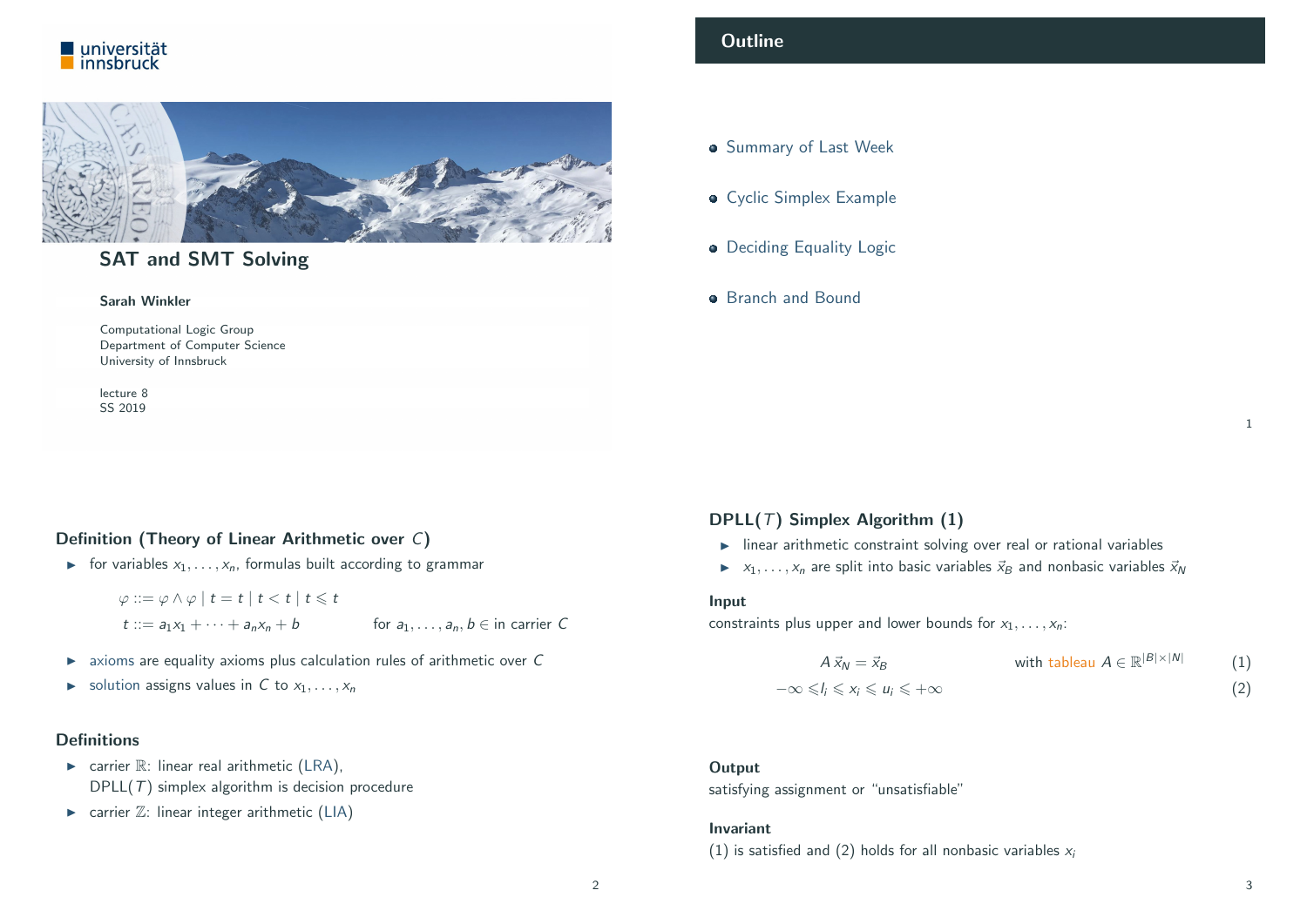## DPLL( $T$ ) Simplex Algorithm (3)

$$
A\vec{x}_N = \vec{x}_B \tag{1}
$$

$$
-\infty \leq l_i \leq x_i \leq u_i \leq +\infty
$$
 (2)

#### Method

- $\triangleright$  if (2) holds for all basic variables, return current assignment
- $\triangleright$  otherwise select basic variable  $x_i$  (so  $i \in B$ ) which violates (2)
- $\triangleright$  select suitable nonbasic variable  $x_i$  (so  $j \in \mathbb{N}$ ) such that  $x_i$  and  $x_i$  can be swapped in a pivoting step, resulting in new tableau

$$
A'\;x_{N'}=x_{B'}
$$

with  $N' = N \cup \{i\} - \{j\}$  and  $B' = B \cup \{j\} - \{i\}$ 

**In the change value of**  $x_i$  **to**  $l_i$  **or**  $u_i$  **and update values of basic variables accordingly** 

## $A\vec{x}_N = \vec{x}_B$  (1)

$$
-\infty \leq l_i \leq x_i \leq u_i \leq +\infty
$$
 (2)

#### Pivoting

 $\triangleright$  swap basic  $x_i$  and non-basic  $x_i$ 

$$
x_i = \sum_{k \in \mathbb{N}} A_{ik} x_k \qquad \Longrightarrow \qquad x_j = \frac{1}{A_{ij}} \left( x_i - \sum_{k \in \mathbb{N} - \{j\}} A_{ik} x_k \right) \qquad (*)
$$

► new tableau A' consists of  $(\star)$  and  $A_{B-\{i\}}\vec{x}_N = \vec{x}_{B-\{i\}}$  with  $(\star)$  substituted

#### Update

- $\blacktriangleright$  assignment of  $x_i$  is updated to previously violated bound  $l_i$  or  $u_i$ ,
- **►** assignment of  $x_k$  is recomputed using  $(\star)$  and A' for all  $k \in B \{i\} \cup \{j\}$

#### 5

## <span id="page-1-0"></span>DPLL( $T$ ) Simplex Algorithm (4)

$$
A\vec{x}_N = \vec{x}_B \tag{1}
$$

$$
-\infty \leq l_i \leq x_i \leq u_i \leq +\infty
$$
 (2)

#### [Suitability](#page-0-0)

- $\blacktriangleright$  basic variable  $x_i$  violates lower and/or upper bound
- $\triangleright$  [pick nonbasic var](#page-1-0)iable  $x_i$  such that
	- $\blacktriangleright$  if  $x_i < l_i$ :  $A_{ij} > 0$  and  $x_j < u_j$  or  $A_{ij} < 0$  and  $x_j > l_j$
	- $\blacktriangleright$  if  $x_i > u_i$  $x_i > u_i$  $x_i > u_i$ :  $A_{ij} > 0$  and  $x_j > l_j$  or  $A_{ij} < 0$  and  $x_j < u_j$
- $\triangleright$  problem is unsatisfiable if no suitable pivot exists

#### [Bland's Rule](#page-4-0)

- $\triangleright$  pick lexicographically smallest  $(i, j)$  that is suitable pivot
- $\blacktriangleright$  guarantees termination

## **Outline**

- **Summary of Last Week**
- **Cyclic Simplex Example**
- Deciding Equality Logic
- **Branch and Bound**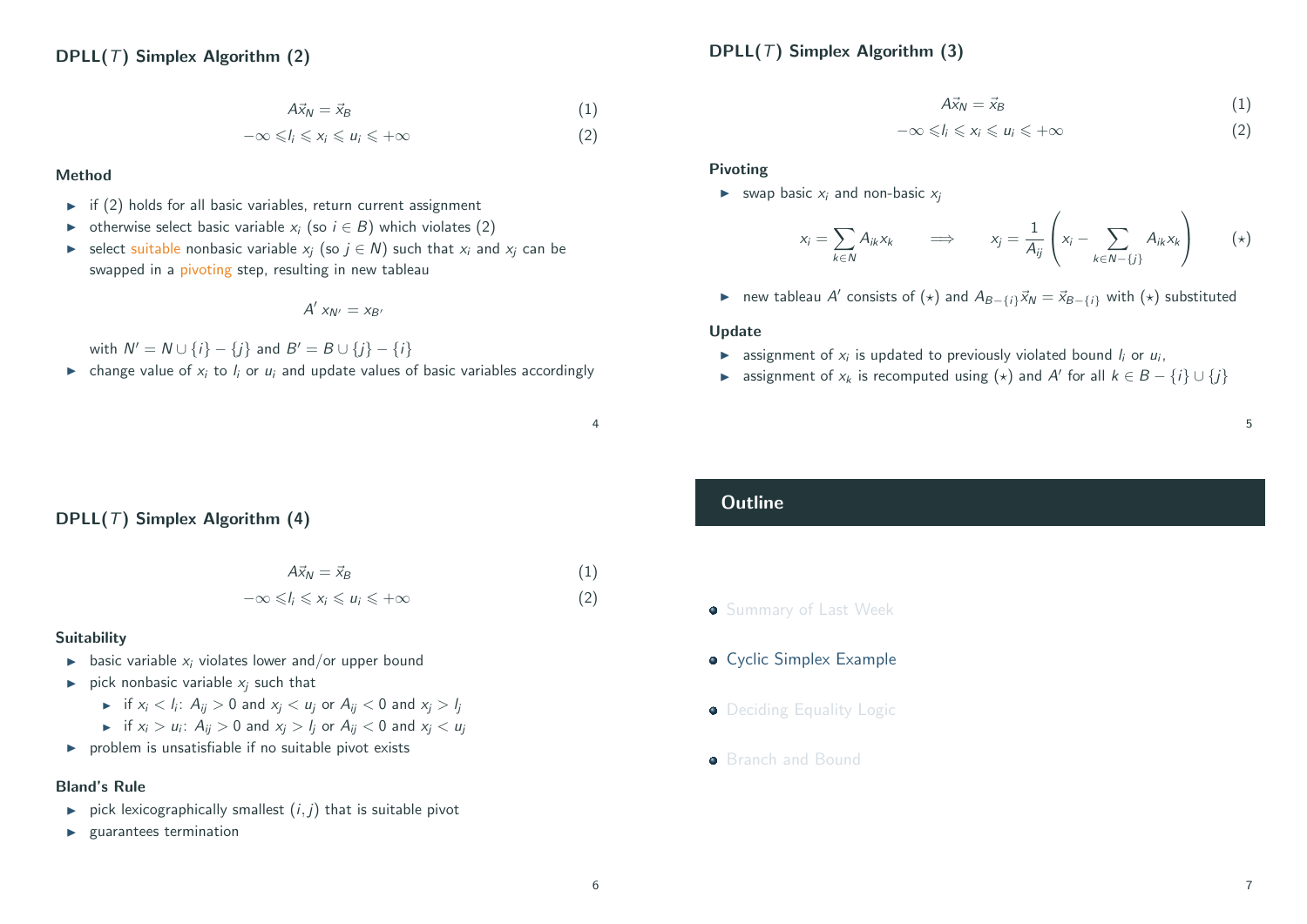#### Example (due to B. Felgenhauer)

## $-1 \leq x_1 \leq 0$   $-4 \leq x_2 \leq 0$   $-5 \leq x_3 \leq -4$   $-7 \leq x_4 \leq 1$

$$
x_{3}
$$
\n
$$
x_{4}
$$
\n
$$
\begin{pmatrix}\n1 & 2 \\
2 & 1\n\end{pmatrix}
$$
\n
$$
\begin{pmatrix}\nx_{1} & x_{2} & x_{3} & x_{4} \\
0 & 0 & 0 & 0\n\end{pmatrix}
$$
\n
$$
x_{5}
$$
\n
$$
\begin{pmatrix}\n1 & 2 \\
2 & 1\n\end{pmatrix}
$$
\n
$$
\begin{pmatrix}\nx_{1} & x_{2} & x_{3} & x_{4} \\
0 & 0 & 0 & 0\n\end{pmatrix}
$$
\n
$$
x_{6}
$$
\n
$$
x_{7}
$$
\n
$$
\begin{pmatrix}\n1 & -2 \\
2 & -3\n\end{pmatrix}
$$
\n
$$
\begin{pmatrix}\nx_{1} & x_{2} & x_{3} & x_{4} \\
-4 & 0 & -4 & -8\n\end{pmatrix}
$$
\n
$$
x_{8}
$$
\n
$$
x_{9}
$$
\n
$$
x_{1}
$$
\n
$$
\begin{pmatrix}\n-\frac{1}{3} & \frac{2}{3} \\
\frac{2}{3} & -\frac{1}{3}\n\end{pmatrix}
$$
\n
$$
\begin{pmatrix}\nx_{1} & x_{2} & x_{3} & x_{4} \\
-1 & 0 & -4 & -8\n\end{pmatrix}
$$
\n
$$
x_{8}
$$
\n
$$
x_{9}
$$
\n
$$
x_{1}
$$
\n
$$
\begin{pmatrix}\n-\frac{1}{3} & \frac{2}{3} \\
\frac{2}{3} & -\frac{1}{3}\n\end{pmatrix}
$$
\n
$$
x_{1}
$$
\n
$$
x_{2}
$$
\n
$$
x_{3}
$$
\n
$$
x_{4}
$$
\n
$$
x_{5}
$$
\n
$$
x_{6}
$$
\n
$$
x_{7}
$$
\n
$$
x_{8}
$$
\n
$$
x_{9}
$$
\n
$$
x_{1}
$$
\n
$$
x_{1}
$$
\n
$$
x_{1}
$$
\n
$$
x_{2}
$$
\n
$$
x_{3}
$$
\n
$$
x_{4}
$$
\n
$$
x_{5}
$$
\n
$$
x
$$

<span id="page-2-0"></span>

Example (due to B. Felgenhauer)



## **Outline**

- **Summary of Last Week**
- **Cyclic Simplex Example**
- Deciding Equality Logic
- **Branch and Bound**

8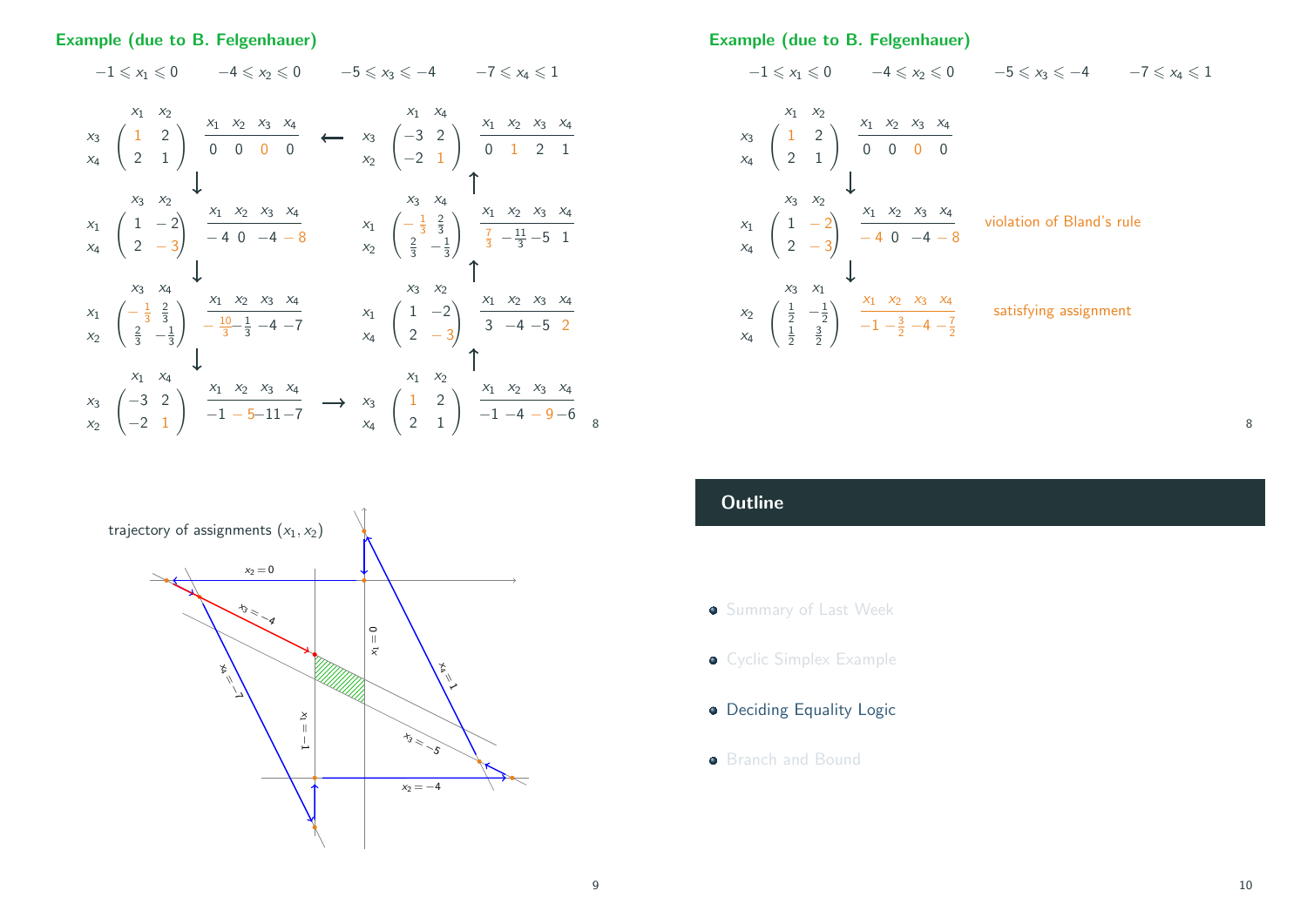

#### Theory  $T$  T-solving method

- ▶ equality logic equality graphs
- equality + uninterpreted functions (EUF) congruence closure
- $I$  linear real arithmetic (LRA) DPLL(T) Simplex  $\checkmark$
- Iinear integer arithmetic (LIA) DPLL(T) Simplex + cuts
- bitvectors (BV)
- $\blacktriangleright$  arrays  $(A)$

## Example

conjunction of equality literals

$$
\varphi = x_1 = x_2 \land x_1 \neq x_3 \land x_3 = x_5 \land x_4 \neq x_6 \land x_6 \neq x_7 \land x_5 = x_9 \land x_5 = x_7 \land x_8 \neq x_9 \land x_9 = x_{10} \land x_7 = x_9 \land x_5 \neq x_{10}
$$

- $\triangleright \varphi_-\colon x_1 = x_2, x_3 = x_5, x_5 = x_7, x_9 = x_{10}, x_7 = x_9, x_5 = x_9$
- $\triangleright \varphi_{\neq}$ :  $x_1 \neq x_3$ ,  $x_4 \neq x_6$ ,  $x_6 \neq x_7$ ,  $x_8 \neq x_9$ ,  $x_5 \neq x_{10}$
- $\blacktriangleright$  equality graph



 $\blacktriangleright$  contradictory cycles



Input to Satisfiability Problem for Equality Logic

conjunction  $\varphi$  of equality logic literals over set of variables V

#### **Definitions**

- $\triangleright \heartsuit$  is set of positive literals (equality literals) in  $\varphi$
- $\triangleright \varphi_{\pm}$  is set of negative literals (inequality literals) in  $\varphi$
- ► equality graph is undirected graph  $G=(\varphi)=(V, \varphi_{=}, \varphi_{\neq})$

#### **Definitions**

equality graph  $G=(\varphi)=(V, \varphi_-, \varphi_+)$ 

- $\triangleright$  contradictory cycle is cycle with exactly one  $\varphi_{\neq}$  edge
- $\triangleright$  contradictory cycle is simple if it contains no node twice

#### Lemma

 $\varphi$  is satisfiable iff  $G=(\varphi)$  contains no simple contradictory cycles

Input to Satisfiability Problem for Equality Logic

conjunction  $\varphi$  of equality logic literals over set of variables V

#### **Definitions**

- $\triangleright \varphi =$  is set of positive literals (equality literals) in  $\varphi$
- $\triangleright \varphi_{\pm}$  is set of negative literals (inequality literals) in  $\varphi$
- ► equality graph is undirected graph  $G=(\varphi)=(V, \varphi_-, \varphi_+)$

#### **Definitions**

equality graph  $G=(\varphi)=(V, \varphi_{=}, \varphi_{\neq})$ 

- ► contradictory cycle is cycle with exactly one  $\varphi_{\neq}$  edge
- $\triangleright$  contradictory cycle is simple if it contains no node twice

#### Lemma

 $\varphi$  is satisfiable iff  $G=(\varphi)$  contains no simple contradictory cycles

 $\blacktriangleright$  unsatisfiable 13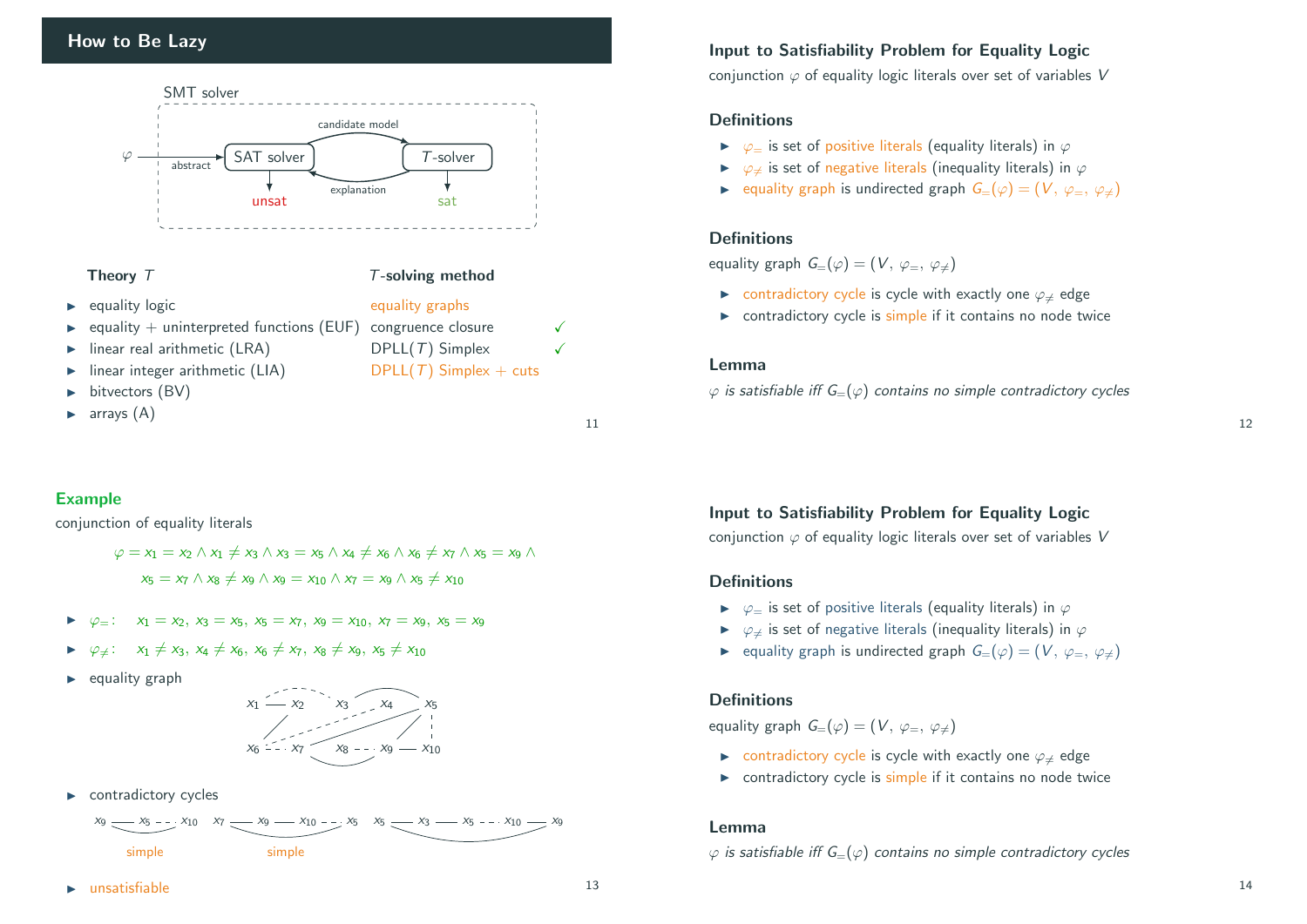## Example

conjunction of equality literals

$$
\varphi = x_1 = x_2 \wedge x_1 \neq x_3 \wedge x_3 = x_5 \wedge x_4 \neq x_6 \wedge x_6 \neq x_7 \wedge x_5 = x_9 \wedge x_5 = x_7 \wedge x_8 \neq x_9 \wedge x_9 = x_{10} \wedge x_7 = x_9 \wedge x_5 \neq x_{10}
$$

- $\triangleright \varphi =$  :  $x_1 = x_2, x_3 = x_5, x_5 = x_7, x_9 = x_{10}, x_7 = x_9, x_5 = x_9$
- $\varphi_{\pm}$ :  $x_1 \neq x_3$ ,  $x_4 \neq x_6$ ,  $x_6 \neq x_7$ ,  $x_8 \neq x_9$ ,  $x_5 \neq x_{10}$
- $\blacktriangleright$  equality graph



 $\triangleright$  contradictory cycles



- **Outline**
- **Summary of Last Week**
- **Cyclic Simplex Example**
- Deciding Equality Logic
- **Branch and Bound**

<span id="page-4-0"></span>Example



- $\blacktriangleright$  [looking for solut](#page-0-0)ion in  $\mathbb{Z}^2$
- infinite  $\mathbb{R}^2$  solution space, [six solutions in](#page-1-0)  $\mathbb{Z}^2$
- [Simplex returns](#page-2-0)  $(\frac{9}{7}, \frac{17}{7})$

# $2^{\frac{1}{2}}$  1  $4$  1 6  $2 -$ 4 6

## [Idea \(Branch a](#page-4-0)nd Bound)

- ightharpoontraints that exclude solution in  $\mathbb{R}^2$  but do not change solutions in  $\mathbb{Z}^2$
- in current solution  $1 < x < 2$ , so use Simplex on two augmented problems:
	- $\Gamma$   $\wedge x \leq 1$  unsatisfiable
	- $\triangleright$   $C \wedge x \geqslant 2$  satisfiable, Simplex can return (2, 1)

Algorithm BranchAndBound( $\varphi$ ) **Input:** LIA constraint  $\varphi$ Output: unsatisfiable, or satisfying assignment let res be result of deciding  $\varphi$  over  $\mathbb R$  .  $\rho$  e.g. by Simplex if res is unsatisfiable then return unsatisfiable else if res is solution over  $Z$  then return res else let x be variable assigned non-integer value  $q$  in res  $res = BranchAndBound(\varphi \wedge x \leq |q|)$ return res  $\neq$  unsatisfiable ? res : BranchAndBound( $\varphi \wedge x \geq \lceil q \rceil$ )